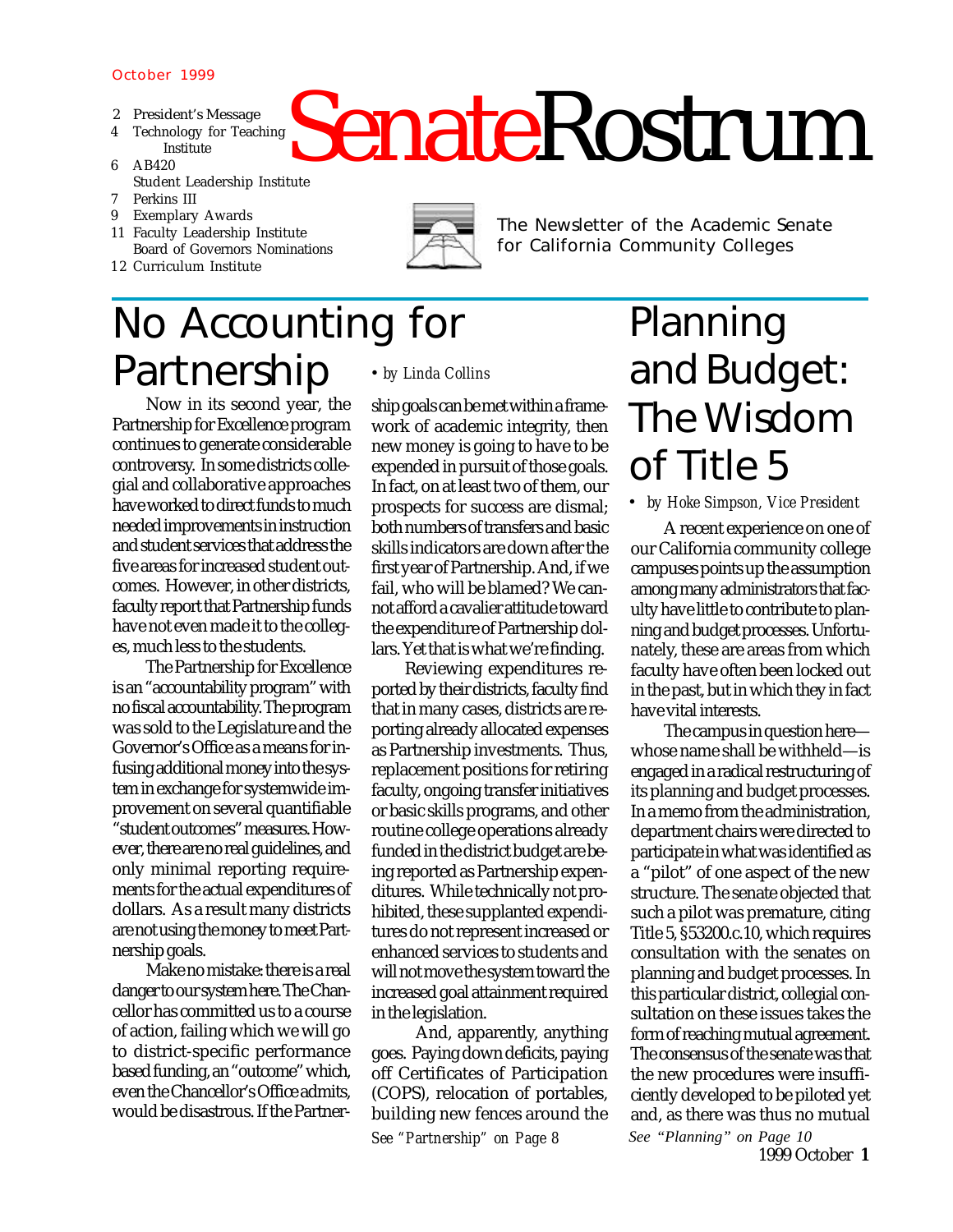#### President's Message



## Teaching: A Call for Renewal and Rededication

The community colleges represent the best hope for legions of Californians whose economic fortunes and personal efficacy will rest on their ability to secure ever-increasing levels of sophistication with regard to processing information and applying critical judgment in their work and everyday lives. Beyond that, the community colleges are the space for literate public discourse in a multiplicity of communities across the state. The close of the century presents an opportunity for reflection on the state of the community colleges. As we reflect, we cannot but help register concern, even as we turn hopefully toward the future.

At our Fall 1998 Plenary Session, the adopted paper entitled *The Future of California Community Colleges: A Faculty Perspective* (available on our website, www.academicsenate.cc.ca.us). In the paper, the Academic Senate committed itself to a vision of the colleges as teaching institutions *par excellence*. Re-embracing our teaching mission means re-embracing the teaching profession, broadly defined, and dedicating ourselves to a higher level of professional service to our students.

To accomplish those aims, we need to rebuild. Our institutions and our profession are both in need of repair. The largest system of higher education in the nation emerges from this decade among the most underfunded per student. It is staffed by a growing number of part time, adjunct faculty who do not enjoy the protections of due process or tenure. Full-time faculty teach higher loads to larger classes than in the rest of the nation, (2005 Task Force Report) and carry increasing responsibilities for institutional maintenance as the part-time ranks swell. The system is under attack by a growing number of outside commissions and special bodies who pronounce it inept or dysfunctional, and the system is expected to expand its activities to include welfare reform and economic development. Our colleges are misunderstood by many who see the transfer mission to the exclusion of serving the vast majority of our students who visit us to shore up their job qualifications, attain a certificate in a particular voca-

tional area, or catch up on educational needs unmet at earlier times in their lives. The rehabilitation of our institutions will require leaders whose starting point is pride in our accomplishments, and who build on that pride to inspire confidence in the public, support in the Legislature, and ongoing aspiration for excellence in the colleges themselves.

Our profession, too, is in need of rehabilitation*.* If we are to replace the mushrooming retirements and expand as well as diversify our ranks to meet the demands of "Tidal Wave II," we will need to attend to teaching as a profession. If we are to draw more people into the profession to serve the coming generations of Californians, both the spirit and the reality of an honored profession must be established. Norton Grubb of UC Berkeley, in his book *Honored but Invisible: An Inside Look at Teaching in Community Colleges* (New York: Routledge, 1999), notes that while the community colleges were established as teaching colleges, in too many cases there is not much there for teachers. Based

*See "Teaching"on next page*



The Rostrum is a publication of the Academic Senate for California Community Colleges, 910 "K" Street, Ste. 300, Sacramento, CA 95814. The Rostrum is distributed to all faculty through college academic senate presidents and by individual mailing. Letters and unsolicited articles by faculty members are invited. For deadline information, call (916) 445-4753, or email us at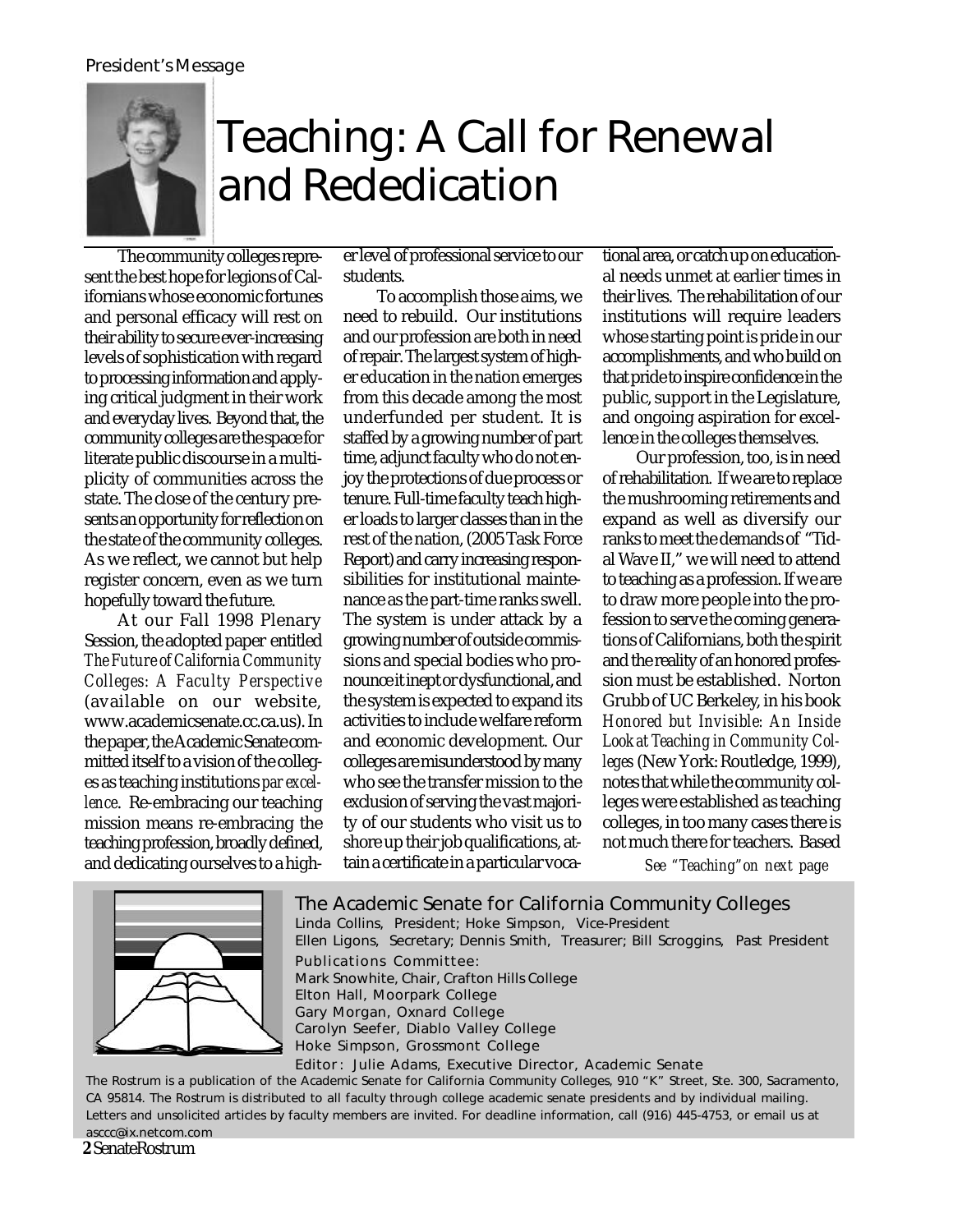on extensive interviews and classroom observations in community colleges (primarily but not only in California) Grubb concludes that institutional support for teaching is absent in the majority of community colleges.

AB1725 envisioned the basis of faculty expertise as twofold: their knowledge as discipline experts and their experience as classroom teachers. While the reform legislation noted that community college faculty were no less in need of intellectual nourishment than their four-year partners, that vision of professional development opportunities for faculty remains stalled. The ongoing increases in professional development funds never materialized and have remained woefully low since the inception of the fund in the late 1980's. With barely enough to cover a conference here or there, little attention has been focused, in recent years, on funding the needs of instructors to maintain currency in their disciplines or recency in occupational developments and technologies. Little material support has been available to encourage vibrancy and creativity in curriculum and program design or to enable faculty to be well-schooled in pedagogy and the arts of teaching. Without ongoing resources—and time—for academic renewal and opportunities for engaged dialogue and communities of practice centered on teaching, faculty efforts to improve instruction and related services tend to remain episodic and individual, rather than sustained and systemic.

Funds alone, however, will not do the job. We, as faculty, must take the initiative and let ourselves believe, as perhaps we once did when our careers began, that teaching is not an isolated activity, to be mastered through a process of trial and error. We must commit ourselves to the

view that to teach is to belong to a community whose members share a common purpose and where there is an ongoing concern with mutual support in the improvement of instruction and related support services. Only if we create a culture of teaching excellence will increased funding make a difference in the quality of what we do. *"Teaching" from previous page* ment, program review, and ap-

> As Grubb points out, in all too many colleges, where the culture of instructional improvement is absent, the flexible calendar days envisioned in AB1725 have devolved into mandatory flex days involving meaningless and tedious group sermons on the need to produce more with less or harangues by outside consultants on yet some new project which denigrates teaching. Faculty are frequently told to experiment with new approaches to pedagogy and student learning, but, according to Grubb, are rarely supported when these new approaches require more resources. Creating communities of learners in blocked classes, team teaching in interdisciplinary contexts, case management approaches to counseling and student services linked more directly to instruction, more time on task and reading and writing across the curriculum, greater student-faculty interaction—all have been linked to enhanced student achievement and satisfaction in the educational literature. But these have in common an increased resource base—more hours of faculty time with fewer students in richer educational contexts.

> It is critical that we take advantage of the current opportunities to advocate for the best educational practices. That advocacy must be at both the local and statewide level. Local academic senates have the tools to insist upon the role of informed educational expertise in planning and budgeting processes, in educational program develop-

proaches to student preparation and success. Academic senates are responsible for policies and processes for hiring new faculty and for curriculum development and approval processes. Rebuilding our profession means taking hold of these tools to forge better approaches, honed to the diverse educational needs of students and the communities we serve. It means rediscovering the impetus for teaching, that passion that drew us into our fields and convinced us to make the community colleges our institutional homes.

At the state level, the recent establishment of the Joint Committee to Review the Master Plan for Education, including K-12 as well as higher education, provides an opportunity for faculty to articulate a vision of community college education re-centered on our teaching mission and organized to ensure that excellent teaching is the institutional priority of each college and the system as a whole. Moreover, the recent economic recovery provides the possibility of more funding for public education and a window of opportunity to restore and to improve our colleges.

Faculty can take a leadership role in raising the issues and concerns regarding the direction of our colleges. Our concerns are those of our students and of the state as a whole. How can we foster humane and effective education for our students? Engaged teaching requires engaged advocacy—at both the college and the state level. The community college movement in California has been about noble ends. It's up to each of us to ensure that movement—and its bright promise of a democratic future for ever more Californians—is kept alive and vibrant.

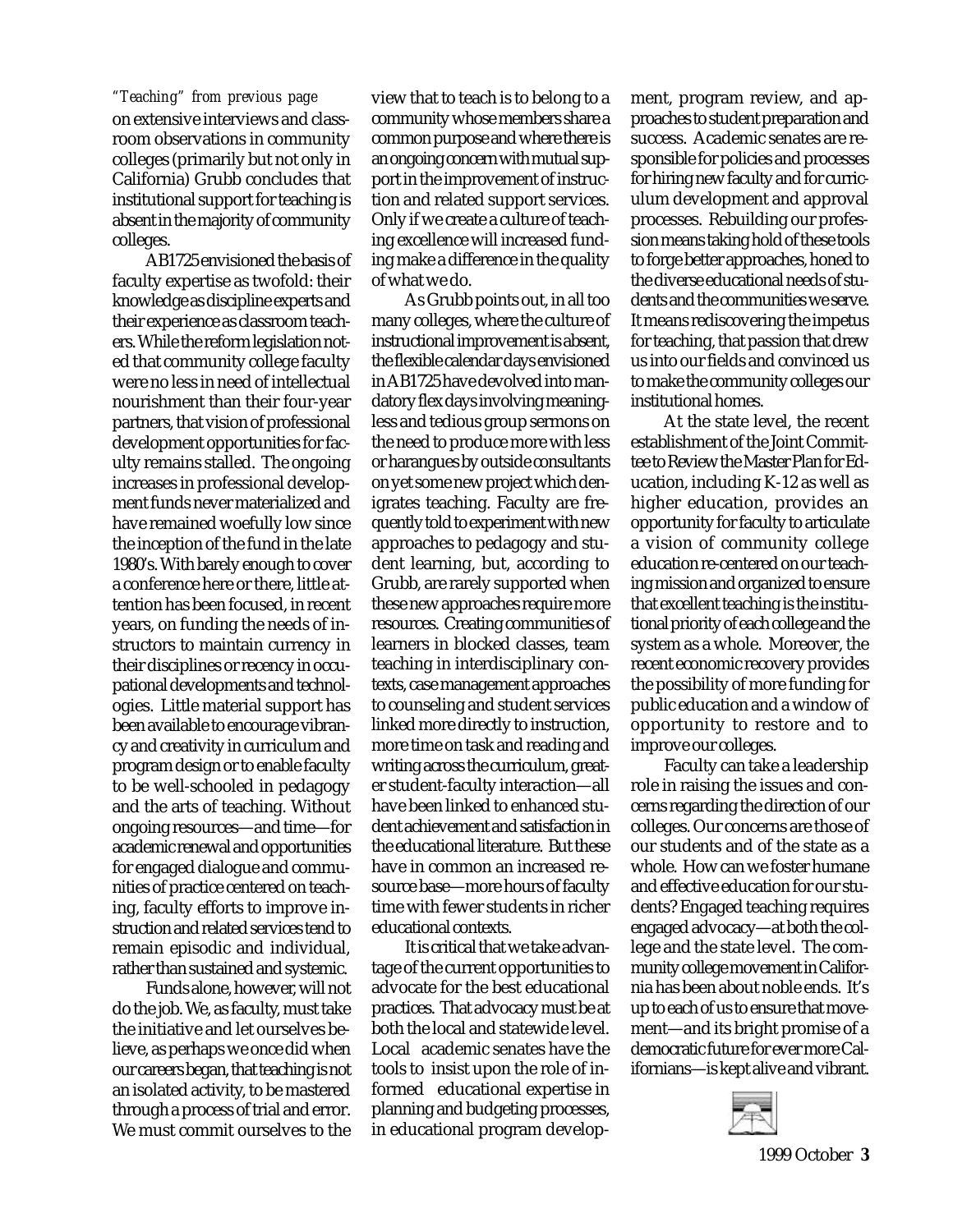# Technology for Teaching Institute

*• by Ian Walton, Institute Co-Coordinator*

The Academic Senate for California Community Colleges and the @ONE Training Project co-sponsored the second annual Technology for Teaching Institute June 13 through 18, 1999 at California State University, Monterey Bay. Over 90 participants from all around the state formed a cohesive and enthusiastic group under the leadership of co-coordinators Ric Matthews and Ian Walton and the masterful organization of Julie Adams.

Unlike the previous year when some participants attended only a three-day portion, this year everyone attended an intensive five-day track. Many participants reported that this format provided a more coherent experience and fostered a better feeling of group participation.

Participants pre-enrolled for one of five different tracks, described as follows:

- Beginning Track: to create an adequate comfort level with the use of the basic office suite for instruction, including an introduction to web pages.
- Multimedia Track: to enhance campus and online instruction by adding audio and video to course material.
- Trainer Track: to establish a statewide network of campus resource people with common technology skills and approaches.
- On-line Track: to learn the skills necessary to establish and conduct online courses using various course management tools.
- Web Supplement Track: to create a website that enhances and enriches existing courses by putting course material online.

Each day opened with a general session, including one lively encounter with the upcoming Microsoft Office 2000 release. The general session was followed by one morning and two afternoon handson workshop sessions. An open lab was available for evening work for those who just couldn't get enough. The final general session featured an exciting "show and tell" to demonstrate work from each track. There was also a daily online news bulletin, much of which can still be viewed on the Academic Senate website at: http://

www.academicsenate.cc.ca.us/ TechInstitute/thedaily.html

The location, facilities and staff at Monterey Bay continued to be excellent. Most participants stayed in the campus dormitories, ate in the cafeteria and enoyed an assortment of evening extracurricular activities together, including volleyball, movies, dancing and Celtic music. The hands-on labs provided a comfortable learning and teaching environment. As in the previous year, faculty consisted of volunteers from the Academic Senate and from the @ONE Project.

Planning is already under way for a similar Technology Institute in June 2000. It will again be held at CSU Monterey Bay from June 4 through 9, so watch for registration information in early spring, and set aside some of your academic senate or staff development funds in order to attend.



*Online Track attendees get one-on-one instruction*



*Institute attendees enjoy an evening of singing*



*Beginning Track attendees work together on posting web-based course outline*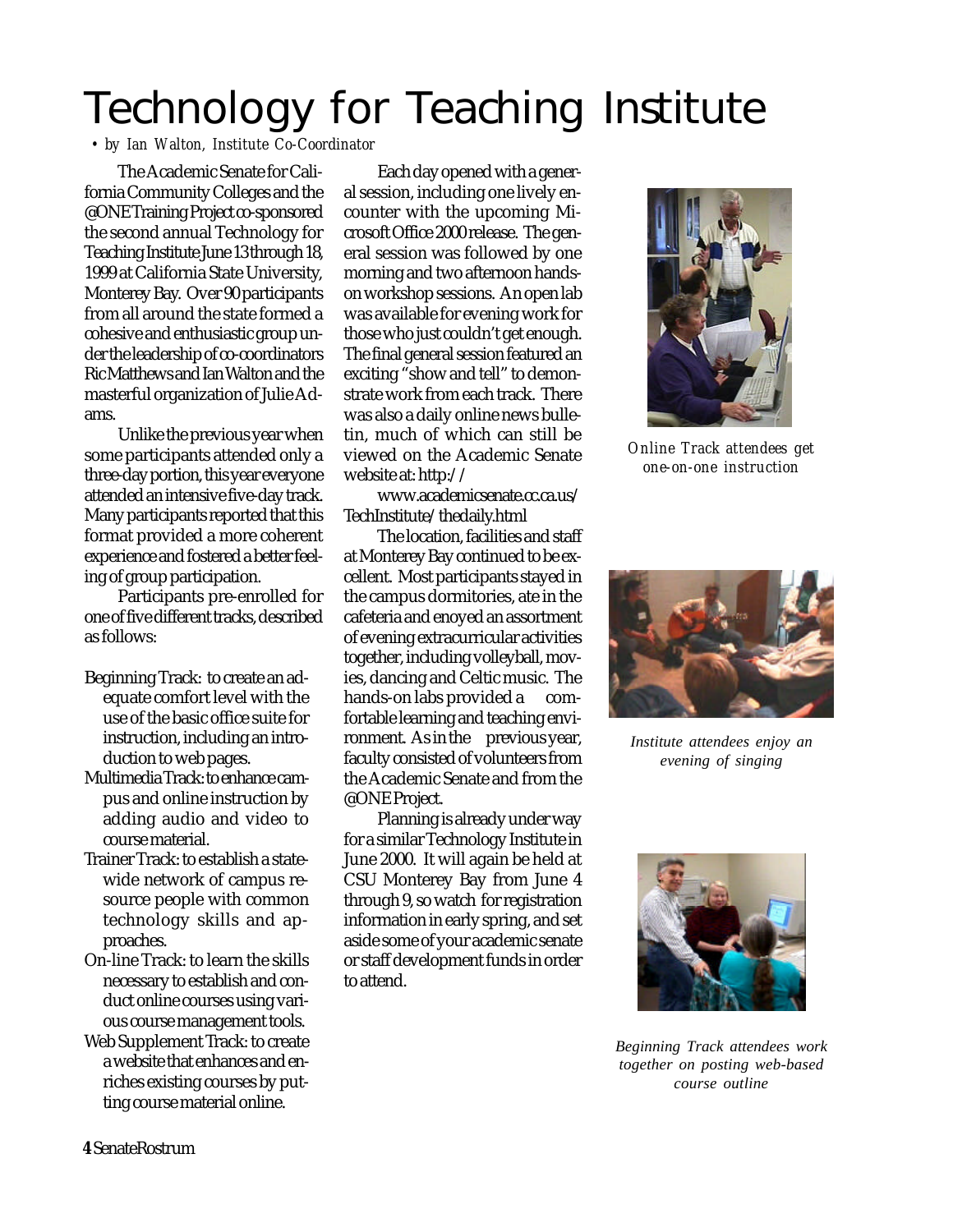

*Beginning Track attendees busy at work*



*Web Supplememt Track attendees get help from Bill Scroggins*



*Past President Bill Scroggins honored at the Technology Institute with the golden apple award*



*Ian Walton takes time out from Web Supplement Track to pose*



*Instutitue attendees take a break*



*Institute attendees enjoy sharing a meal*



*Online Track attendee deep in thought*



*Multimedia Track attendees during hands-on instruction*

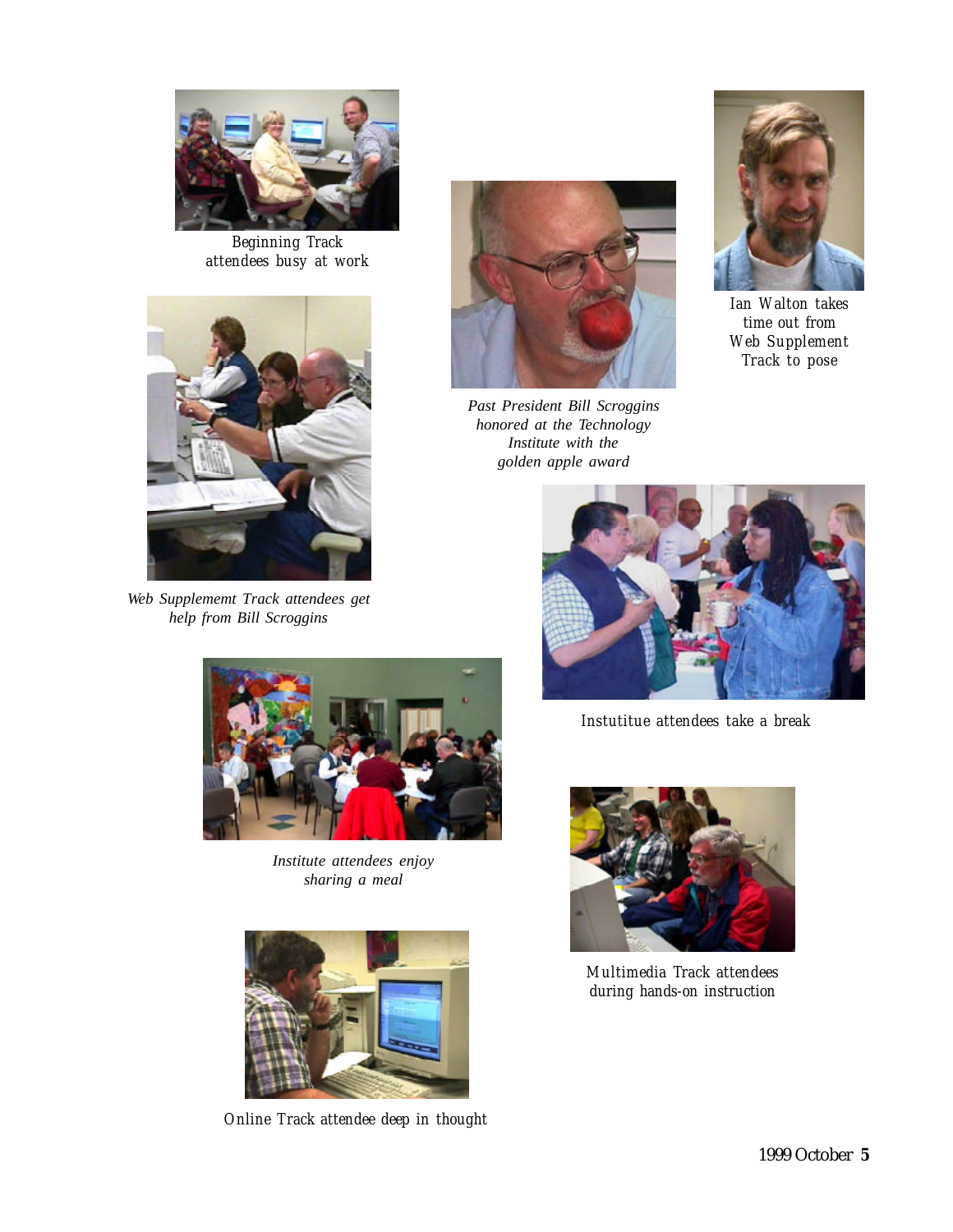### AB 420: A Shaky Beginning, or a Dismal Conclusion? *• by Linda Collins, President*

While many issues regarding the use of part-time faculty need attention, the funding of office hours is among the most pressing. Students have the right to expect access to their professors, regardless of the employment status of the person assigned to teach the particular course section in which they enroll. Assembly Bill 420 (Wildman), recently signed by Governor Davis, addresses that need. Now faculty who teach even one course are eligible for reimbursement for holding office hours. But, this is locally negotiable. Similarly, while health benefits for part-time faculty are now addressed and extended in the legislation, these, too, are to be locally bargained. Without a significant infusion of funds to make the legislation possible, health benefits will remain a chimera for many.

As passed, AB 420 addresses significant issues, but is a shadow of its original self. The initial bill was more sweeping; it aimed to address the systemic inequities of part-time faculty employment through instituting seniority in rehiring preferences and pro rata pay, along with benefits and office hours. The bill was sponsored and/or supported by all major faculty groups including the unions (CCA/CTA, CCC/CFT, and the independents), the Faculty Association of California Community Colleges, and the California Parttime Faculty Association. The Academic Senate endorsed the educational concepts embodied in the bill at the Spring 1999 Plenary Session. The bill engendered a firestorm of opposition from administrative groups, most particularly the Community College League of California (representing the trustees and CEOs) and other administrative organizations. The Chancellor and the Board of Governors initially took an "opposed" position, though softened that to "neutral" when the employment provisions related to rehiring and equal pay were removed from the bill. The final version of the bill requires the California Post Secondary Education Commission to conduct an extensive study of parttime faculty employment in the community colleges and report its findings to the Legislature by late Spring 2000.

In the meantime, the Chancellor and League both indicate that instituting rolling contracts is an option they want to explore. Such rollover contracts, where part-time faculty are hired on a two- or three-year basis, could provide some employment stability, but at the risk of undermining rather than extending tenure, and institutionalizing a second tier of academic employees whose employment conditions keep them vulnerable to fears of retaliation. This is what our leaders are proposing as an alternative to the move toward pro rata pay originally in AB 420.Far from shoring up our institutions and our profession, such approaches would further fracture our teaching community. Rather than improving the educational climate, such approaches further jeopardize the right of students to an educational environment of open academic inquiry and sound professional assessment of their work. A far sounder educational approach would be to reach the 75/25 ratio of full- to part-time faculty (as a percent of instruction) at all of our colleges, while improving the overall professional conditions of part-time faculty, would be a far sounder educational approach.

# Student Leadership Institute

*• by Nancy Silva*

CalSACC, CCCSAA, CCLC, and the Academic Senate all collaborated this year to sponsor the first Student Leadership Institute, held at CSU Monterey Bay on June 6 - 9, 1999. The Institute was designed to include general sessions and facilitated small group breakouts. Topics for discussion included time management, leadership styles, ethics, team building, dealing with conflict, the role of the student on college committees, and building relationships. Students enjoyed the information given at sessions as well as the ability to network and talk to other student leaders from around the state.

Student participants agreed that the Institute provided valuable information to new student senate leaders. A second Student Leadership Institute is being planned for June 5 - 8, 2000.

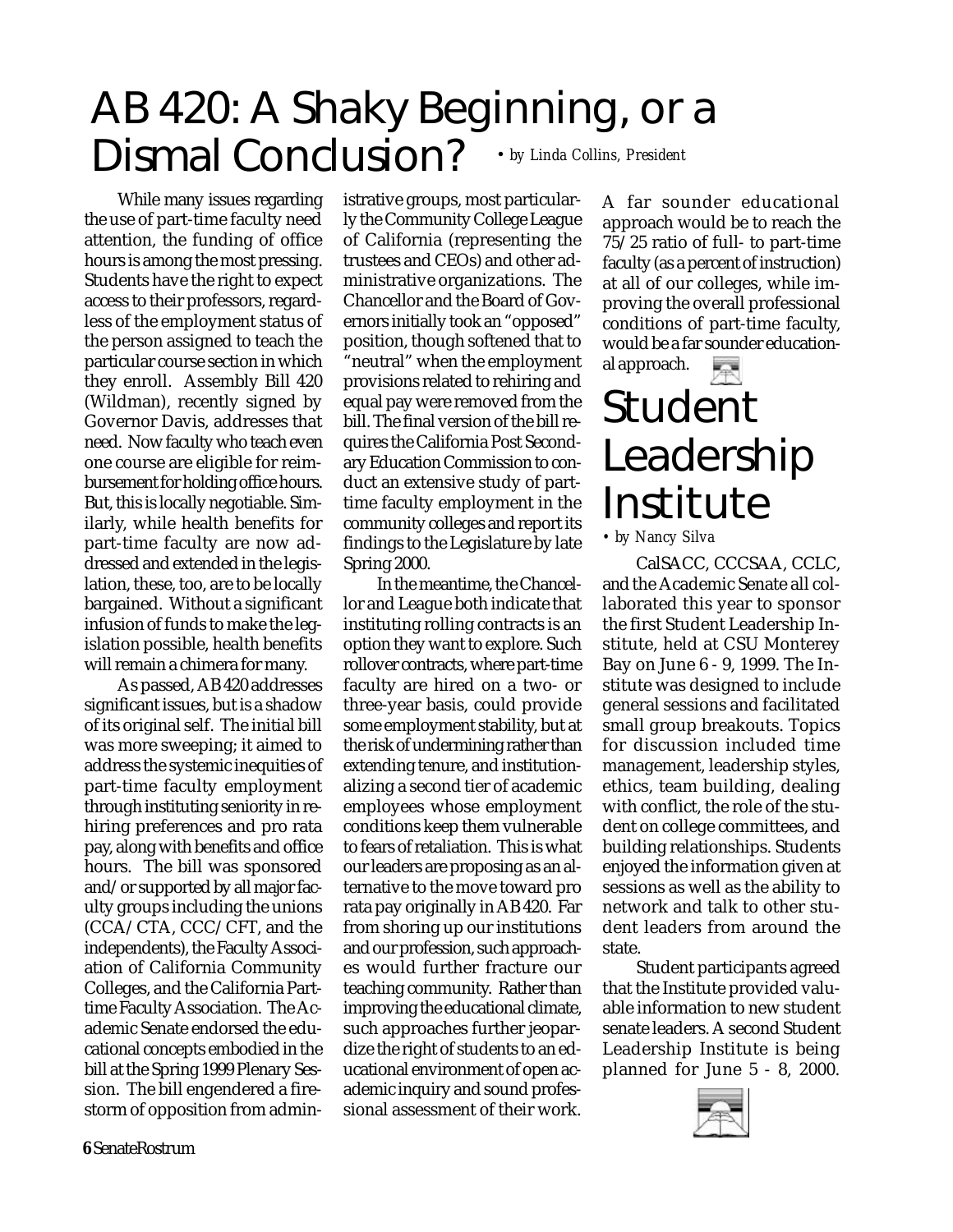### Developing California's Plan for Perkins III *• by Dennis Smith, Treasurer*

Development of the State's plan for the Carl D. Perkins Vocational and Technical Education Act of 1998 (Perkins III) got underway in August when members of the Field Review Committee met in Sacramento for an orientation to key issues. The committee included six faculty members representing the Academic Senate: Jim Casteau, Larry Dutto, Loretta Hernandez, Ellen Ligons, Diana Paque, and Dennis Smith. Acting as project monitor is the Policy Analysis for California Education (PACE), under the co-direction of former California Community College Chancellor Gerald Hayward. Several distinguished speakers provided an overview of important provisions of Perkins III and suggested essential principles to include in the State's plan for its implementation.

Chancellor Thomas Nussbaum was on hand to welcome participants and highlight the value of the community college's role in career education. Former Chancellor Hayward followed by stressing the importance of serving the best interests of students who expect us to provide pathways to a desirable career. He indicated that another goal is to maximize our use of federal dollars according to Perkins III criteria.

David Stern, Director of the National Center for Research in Vocational Education (NCRVE), at UC Berkeley, stated the importance of keeping career options of our students open – both during and after high school. Perkins III contains provisions

designed to accomplish this objective including criteria that prescribe outcome-based funding for accountability; articulation between K-12 and post-secondary institutions; and integration among developmental, occupational, and general education programs. Stern identified other criteria in the areas of external integration with the regional employers' community and internal integration of academic and career counseling.

W. Norton Grubb, also from UC Berkeley's NCRVE, focused on improving post-secondary occupational education through integration of academic, developmental, and occupational education – three areas that in many institutions remain separate from one another.

Grubb shared with the committee his five principles for successful occupational education programs: (1) having a sense of the local labor market, (2) using appropriate curriculum and pedagogy, (3) providing resources and destinations for students, (4) providing ancillary services for students, such as child care, tutoring, and learning resource centers, and (5) creating an institutional self awareness for continuous quality improvement.

Finally, Gary Hoachlander, President of MPR Associates and author of *Toward a New Framework of Industrial Programs for Vocational Education,* focused on outcome-based funding components of Perkins III. He discussed the need for building local capacity for using data, not just reporting it, and the need to

link accountability systems to program improvement in curriculum, instruction, and student services.

The new law has the look and feel of an expanded and more sophisticated federal version of the California Community Colleges' Partnership for Excellence fund. States and eligible recipients will begin using 1999-2000 baseline data to establish "performance targets" and will thereafter receive "rewards and sanctions" based on outcomes relative to those targets.

Perkins III and the state's implementation plan will have a significant effect on funding for all programs in community colleges for years to come. You can learn how this act will affect your college by attending the fall session breakouts designed to give you more detailed information.

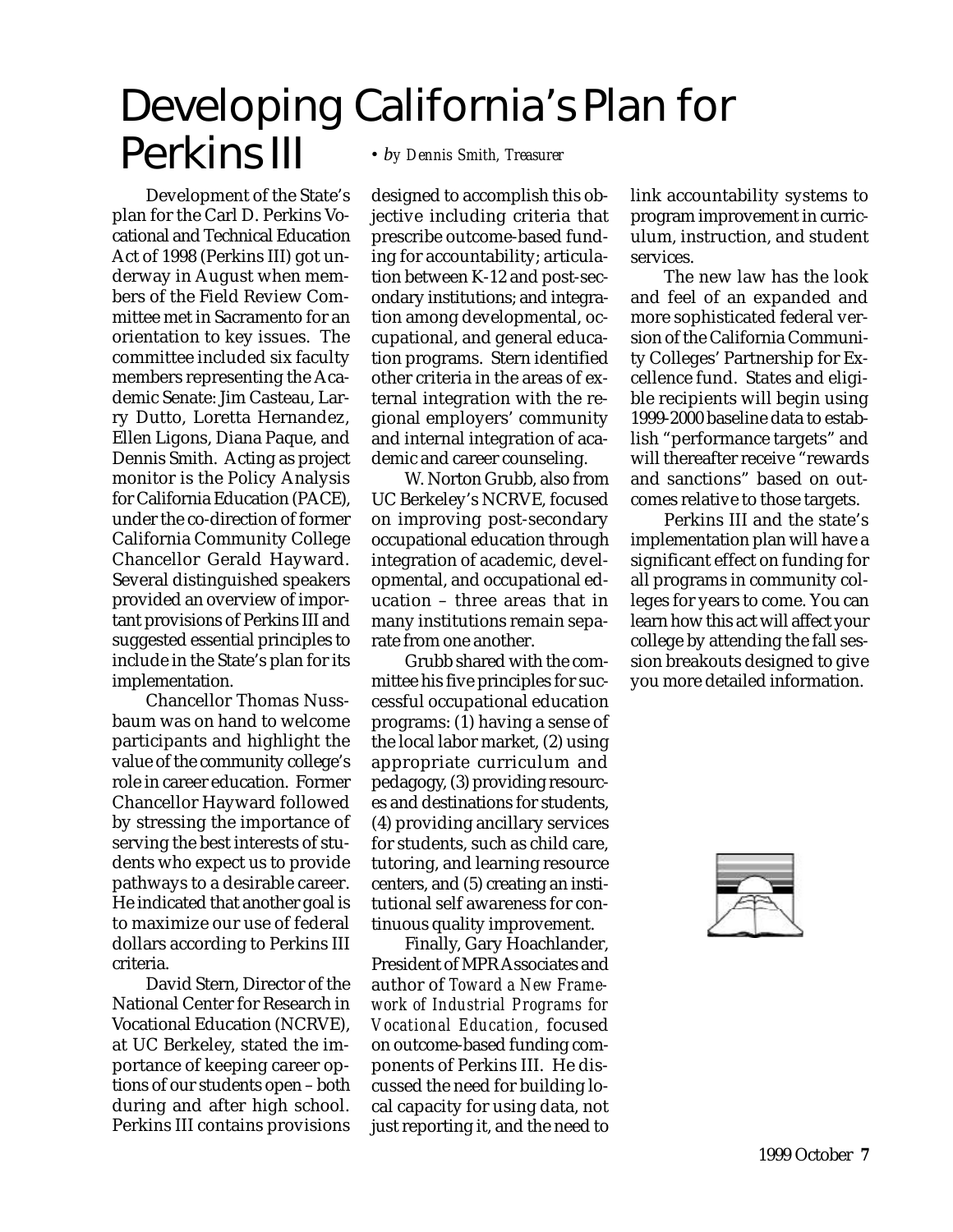#### *"Partnership" from Page 1* that these assumptions have al-

track, fixing the pool and expanding to neighboring military bases are among the actual expenditures faculty are reporting for Partnership funds. How these projects will contribute to enhanced student success is evidently immaterial. In some districts, "flexibility" and "local control" have become proxies for "whatever the CEO wants." Such outright flaunting of the Legislature's intentions to foster student success breeds cynicism. In these districts faculty are enjoined to improve student outcomes without being given new tools or resources with which to do so.

The emphasis on outcomes, or ends, in the Partnership program, without a corresponding attention to the means, represents a real threat to academic integrity. For the program is sure to translate into pressures to "make goal," but without the accompanying investments of time and funds, the only sure way to increase student achievement rates is to "play the numbers game."

In September, Chancellor Nussbaum requested that each district estimate the share of increase each college could expect to contribute on each measure by 2005; districts were asked to report on their local goals by November 17, 1999. Districts have been asked to estimate whether their progress on each goal could be expected to be **"Slow at first, but then more rapid," "Same each year," or "gradually increasing."** No guidance or technical assistance was provided as to how to estimate this potential progress, and the districts were instructed to pretend that **full** funding of Partnership as well as growth and COLA would be provided. No matter

ready proven unfounded given this year's budget. The Chancellor did not discuss the move to establish local goals with the Consultation Council prior to issuing the letter. Previous recommendations of consultation and the work of the task force on contingent funding were not reflected in the wording of the request. The instructions included no language to indicate that the targets should represent real, value-added gains in student preparation and achievement. The instructions did not suggest safeguards against playing with numbers, inflation of grades or reduction of academic rigor, the generation of meaningless certificates or reduced degree requirements, or the changing of administrative counting practices to achieve cosmetic numerical increases. The letter did not mention that bringing **all** students up to a comparable level of achievement should be a priority in this year of the Board's declared commitment to diversity. The letter did not issue warnings about shifting student demographics or the recruitment of already more prepared students to make the district or college appear more successful. There was no recommendation that colleges should carefully consider their commitment to the overall mission, their curriculum balance, and their mix of programs. The only stated concern was making goal, using already questionable assumptions. Faculty are not the only ones concerned about the implementation of Partnership. Many local administrators—CIOs, deans, in-

stitutional researchers— have registered concerns as well; some have been very vocal in the current task force on contingent funding.

Recently, a chancellor at a large district wrote Chancellor Nussbaum of his concerns regarding the lack of "bottom-up" involvement in the setting of goals and the potential for demoralization and cynicism in the current approach. Members of the Board of Governors have also expressed concern over the lack of monitoring and the continued implementation controversies. Board members asked questions in their most recent meeting, and many appear genuinely concerned about the issue of fiscal accountability.

Until recently, efforts on the part of the Academic Senate for California Community Colleges to get the attention of the Chancellor's Office on this issue had been largely dismissed**.** We have been told that after all, the first year of funding came late, and there was pent-up demand given the leanness of our allocations in the last decades. When pressed, members of the Chancellor's Office have asserted that the program is an investment strategy, designed to increase the funds for the overall system in exchange for increases in student outcomes. Examination of Partnership budget language reveals the weakness. While there is clear legislative intent that money should be directed to educational programs and services to enhance students' educational experience, no categorical imperative instructs districts to actually so direct the money. As an argument, "not technically breaking the law" might work in court, but it hardly bodes well for the integrity of our system. It is certainly not a student-centered response. Nor will it move us collectively toward the goal attainment necessary to forestall the move to contingent funding based on college performance *See "Partnership" on next page*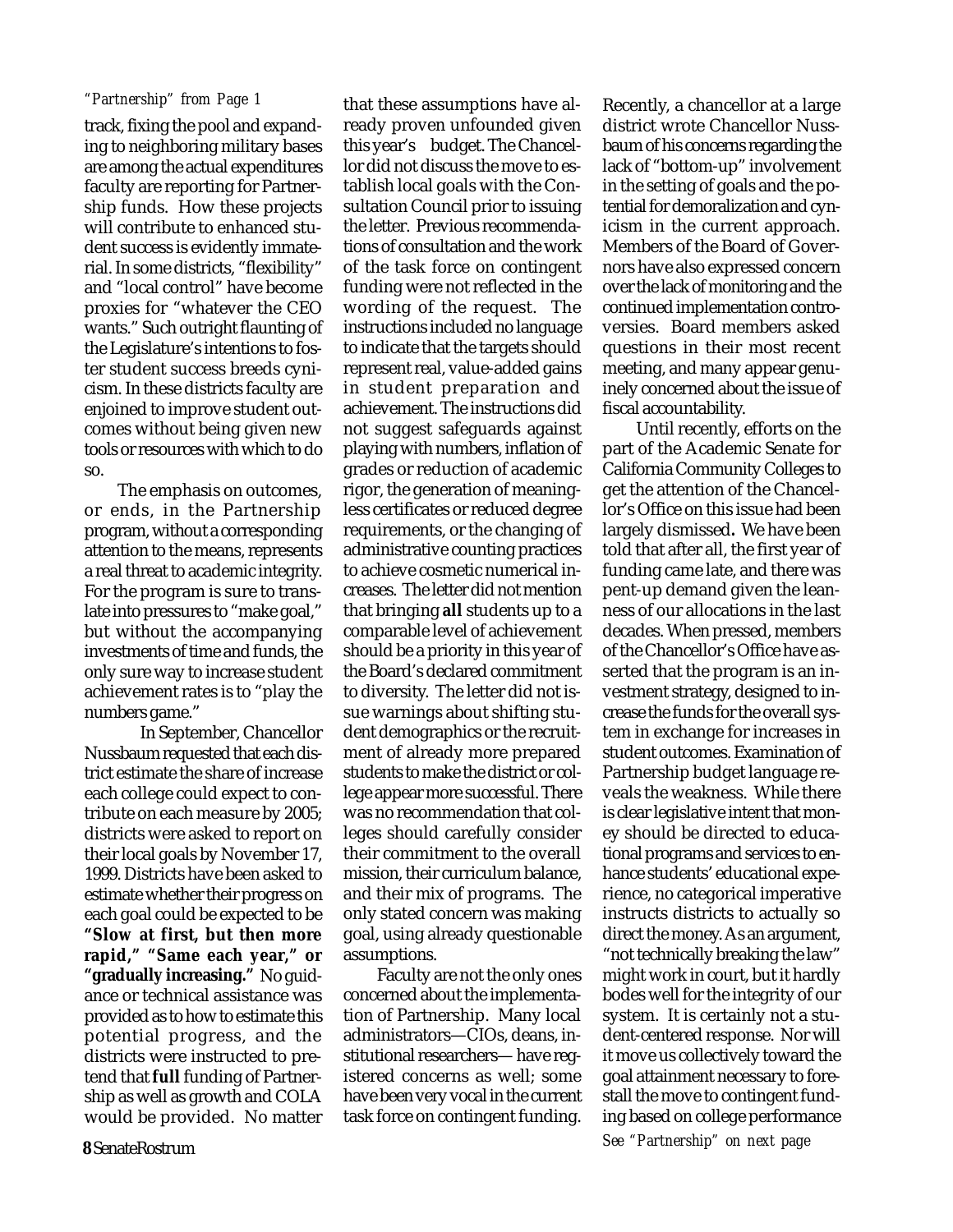after the third year of Partnership funds. *"Partnership" from previous page*

While the Partnership budget language leaves room for debate, Title 5 language does not. Processes for institutional planning and budget development, as well as standards and policies for student preparation and success, are matters under the purview of the local academic senate. Thus, districts that do not follow existing processes or engage in collegial consultation regarding Partnership processes are in violation of Title 5. Students and staff also have the right to effective participation (by Title 5) in the decisionmaking process with regard to Partnership.

 Local senates have reported numerous potential Title 5 violations to the Academic Senate. In a September 9 responses to the Contra Costa District Academic Senate's report of infractions, Chancellor Nussbaum stated that districts may act contrary to the recommendation of the senate, or without mutual agreement, "only after a good faith effort . . . " to consult with the senate on the part of the district. Yet, in many cases, local CEOs appear to be acting without any consultation at all, citing the need to act in the summer or the urgency of district obligations, or they simply remain silent in the face of faculty entreaties for consultation. Even where consultation has occurred, it appears many district administrations have taken sizable shares off the top of the Partnership allocation prior to consultation and distribution to the colleges.

The Academic Senate has asked for local senate sign-off on the plans and reports for Partnership to verify that appropriate consultation processes have been

followed. If we are to work together and forestall contingent funding, this mechanism can serve to bring the necessary parties together and generate "buy-in." Districts doing things "right" should have no problem with this requirement, and those having difficulty can be identified for assistance. Upcoming meetings in consultation and with the CEO group are scheduled to address concerns. We have succeeded in getting the Chancellor and the system's attention. We hope that ways to work out the problems are possible.

The Academic Senate has challenged the Chancellor's Office to fulfill its obligation for compliance monitoring. If this is to be the system's accountability program, then the Chancellor's Office must be accountable as well for the implementation of the program which it designed and which it passed over the continued objections of many faculty and staff in the system. The reputation of the system is at stake—we must not shortchange students by encouraging districts to make progress on the indicators on the cheap.

**But we have to help**. Chancellor Nussbaum has asked for specifics. So if you have a specific problem with the way the Partnership processes have been handled in your district, please write to us immediately and let us know your concerns. If you believe Title 5 violations have occurred regarding consultation on processes for Partnership, you can write directly to the Chancellor and copy the Academic Senate. **In either case, please act immediately.**



## Exemplary Awards to **Outstanding** Programs

*• by Mark Snowhite, Chair, Standards and Practices*

At its September meeting, the Board of Governors honored six programs from community colleges across the State. These programs were submitted as exceptional by local senates to the Academic Senate and ranked by a selection of readers representing community college faculty, students, and administrators.

American River College's Beacon-Peer-Assisted Learning Program and Foothill College's Pass the Torch program garnered the two \$4000 cash prizes as the two highest ranking programs. Honors also went to the next four highest ranking programs: Crafton Hills College's EMT-Paramedic Program, Cuya-maca's Success program, San Mateo's Accelerated Training Program, and Santa Barbara City College's Study Abroad program.

The Board of Governors established the annual Exemplary Award in 1991 to recognize outstanding programs in the state's public community colleges. This year's awards were funded by the Foundation for California Community Colleges.

For more information about each of this year's winning programs, visit the Academic Senate website at:

(www.academicsenate.cc.ca.us)

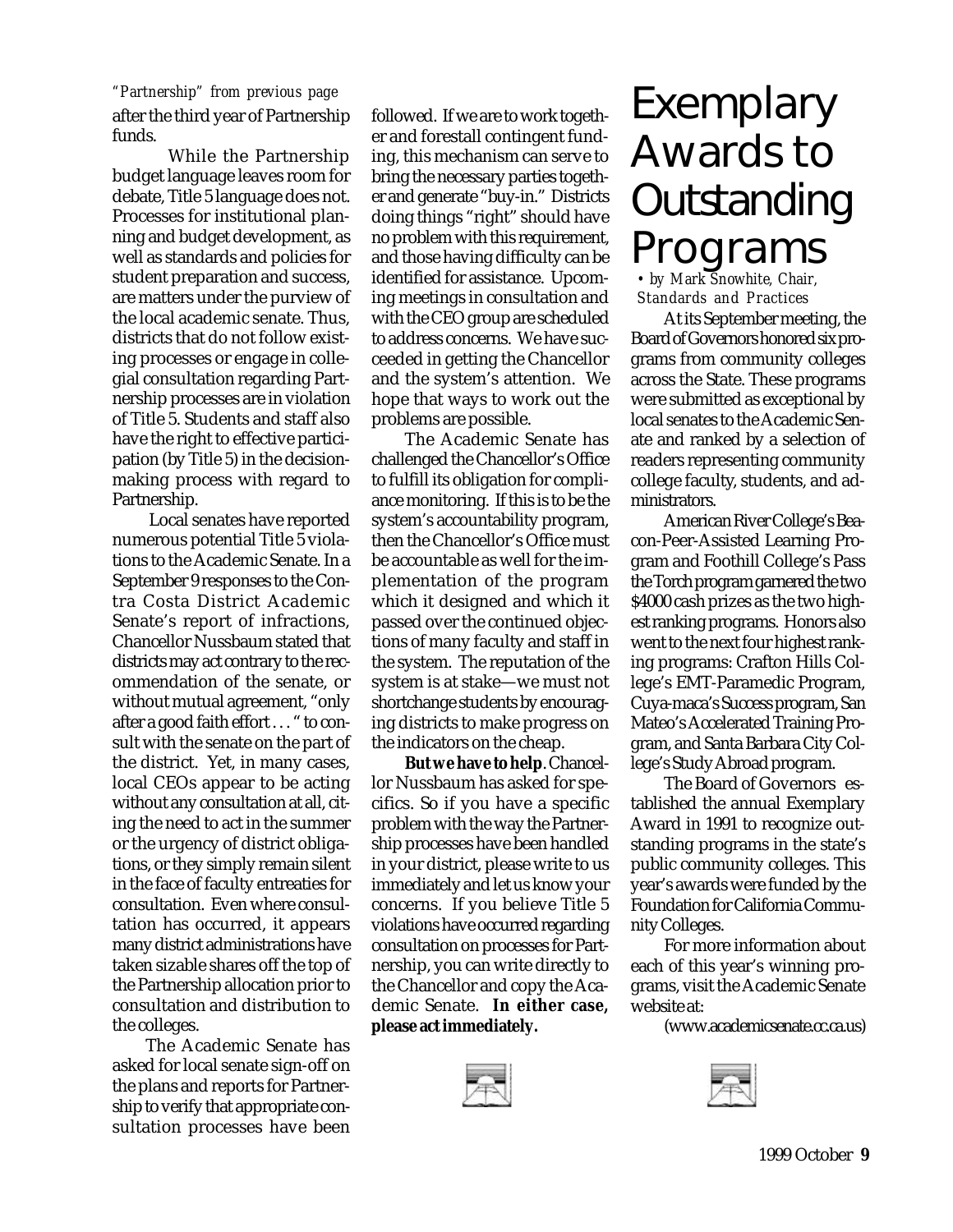agreement, the senate officers requested a delay. Upon receipt of the senate's response, the vice president for instruction sent the following Email to a senate officer:

"As far as the senate and 'mutual agreement': The senate has good representation on the Planning and Budget Committee, including cochairing the group, and I think that they should be the ones to carry the senate's position on the process to the Planning and Budget Committee and express their views through the voting process there….not in a forum [i.e., the senate] where those with less information and background disagree on a matter that affects CSEA, the Classified Senate, the Supervisory/Confidential group, and the Administrators' Association. I see curriculum and program review as clearly an academic senate responsibility, but not being the body who allows or disallows a process to proceed that has a broader impact on a broader body of individuals. It would not be fair for one cohort on campus to have the veto power over the whole institution."

The first part of this E-mail is interesting because it points up the crucial significance of the "collegial consultation" requirement in Title 5. The second part raises the question of why planning and budget processes are considered academic and professional matters in the first place.

Note first, then, the vice president's suggestion that the senate position should be expressed through the votes of its members on the Plan-

*See "Planning" from page 1* ning and Budget Committee. The vice president is correct that the senate has "good representation" on the committee: in addition to the co-chair, there are three other senators. But there are also 22 other nonsenate members on the committee, giving the senate representatives less than 20% of the vote on any issue. On the other hand, there are eleven administrators on the committee—almost 50% of the vote!

> Could the need for collegial consultation be any clearer? If the senate voice on academic and professional issues were restricted to its votes on the committee, the faculty's expertise could be systematically ignored in favor of the opinions of those farther from the classroom.

> Another interesting assumption in this first part of the vice president's response is that the committee's members will be better informed than the senate on the matters it treats. The wisdom of Title 5 lies in its recognition that this is not the case when those matters are academic and professional in nature.

> The second part of the E-mail challenges the conclusion of the Board of Governors that planning and budget processes are indeed academic and professional matters. Is the vice president right? Should the nature of these processes be determined by the majority vote of campus "cohorts" or interest groups, whatever their proportional representation on the committee? Doesn't the classified staff know best what sorts of processes will best enable them to do their jobs, and similarly for the other "cohorts" named by the vice president? At the very least, shouldn't budget and planning processes be the product of mutual agreement among all campus groups?

> In response to the last question, it should be noted that senate endorsement of a process is not a guar-

antee that the process will be instituted; it is rather that the absence of senate endorsement guarantees that the new process will not go forward.<sup>1</sup> One would certainly expect that all affected campus constituencies would have input into the development of new planning and budget processes and that their views would be given reasonable consideration, as is indeed mandated by Title 5.<sup>2</sup>

Why, though, should the senate have "veto power" over proposed "processes for institutional planning and budget development?"—which is to ask, again, why these should be considered academic and professional matters. The answer, of course, lies in the kind of institution for which the planning and budgeting are being done. Community colleges are academic institutions, whose "primary mission…is the provision of rigorous, high quality degree and certificate curricula in lower division arts and sciences and in vocational and occupational fields."<sup>3</sup> In declaring planning processes to be subject to collegial consultation, the Board of Governors clearly intended to ensure that institutional planning would always remain focused on the goal of providing quality instruction to students. Similarly with respect to budget processes: these, too, need to affirm a "students first" approach to allocations and expenditures. Title 5 recognizes that the faculty, as the "cohort" most directly responsible for the delivery of quality instruction, is therefore also the group which, through its academic senates, has the responsibility of assuring that planning and budget processes have a consistently academic focus.

The challenges for faculty here are considerable. How does one design processes which guarantee a focus on high quality instruction? And *See "Planning" on next page*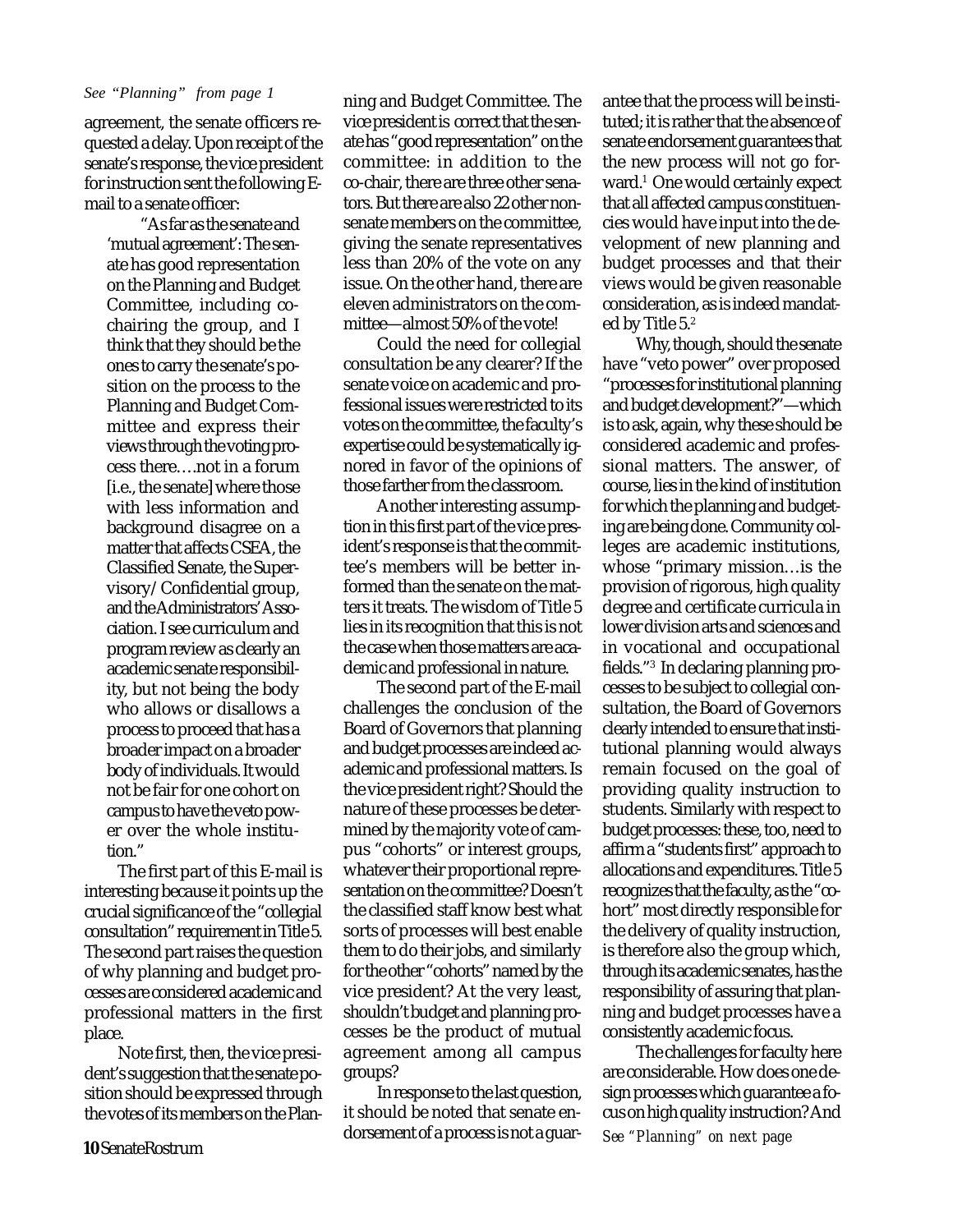how do faculty who have been locked out of the development of planning and budget processes on their campuses assert their prerogatives under Title 5? At last Fall's Plenary Session, representatives of Napa Valley College opened the discussion of the critical role of faculty in planning and budgeting with a presentation of the excellent model developed at their college. This Fall, the discussion will continue with the presentation of another model, a work in progress that will serve as a touchstone for a survey and discussion of the progress and problems on campuses throughout the state. As the fact of the vice president's E-mail makes clear, a vital faculty presence is necessary as a check against forgetting what it is we do.

1 Title 5, §53203.d.2 says that when mutual agreement is not achieved, "existing policy shall remain in effect unless continuing with such policy exposes the district to legal liability or causes substantial fiscal hardship."

2 Title 5 §51023.5.a gives staff the right to "participate effectively" in such decisions and §51023.5.a.6 says that their views shall be given "reasonable consideration." §§51023.7.a and 51023.7.a.3 assert the same prerogatives on the part of students.

3 This is the original AB 1725 language, intended as an amendment to the California Education Code, §66701.b.1. In the 1999 Education Code, the quality of teaching and programs in postsecondary institutions is the subject of §66010.2.b, and the substance of community college programs is treated in §66010.4.a.



## "Planning" from previous page Faculty Leadership Institute

*• by Nancy Silva*

The 1999 Faculty Leadership Institute was held at the Westin Hotel, Horton Plaza, in downtown San Diego on June 24 - 26, 1999. In attendance were sixty-two community college faculty participants, including new senate presidents and many other seasoned senate leaders. The Institute focused on the development and application of effective leadership skills. Participants were provided information on the roles and responsibilities of faculty leaders. Other goals of the Institute included providing information on how to build and maintain relations with other constituent groups, developing skills for personal and professional coping, and providing direction on how to create and maintain networks of support.

The Institute also provided valuable information to new senate leaders about their responsibilities defined in AB 1725 and Title 5 and prepared them for the challenge of senate leadership.

Participants were provided with a variety of breakout, covering topics such as understanding the budget process, implementation of the Action Plan to Diversity, review of participatory governance, how technology can assist local senates, strategies for faculty involvement, understanding the Brown Act, the role of the senate in good hiring practices, running effective meetings, communication and relationship building, and the new technical assistance process. In addition, internet training was provided throughout the Institute in the resource room.

## Board of Governors **Nominations**

Local senates have received applications for nominations of faculty to serve on the Board of Governors. The Executive Committee will make final selections and submit names to the Governor's office after it has interviewedcandidates screened by the Standards and Practices Committee.

Candidates must have had some local academic senate leadership experience and knowledge of college governance. In addition, they must be able to demonstrate some leadership experience at the state level, preferably with the Academic Senate. Experience with discipline-related organizations and unions will also be considered. Those who have been nominated before may re-apply.

Nominations must be received in the Academic Senate Office by October 29.